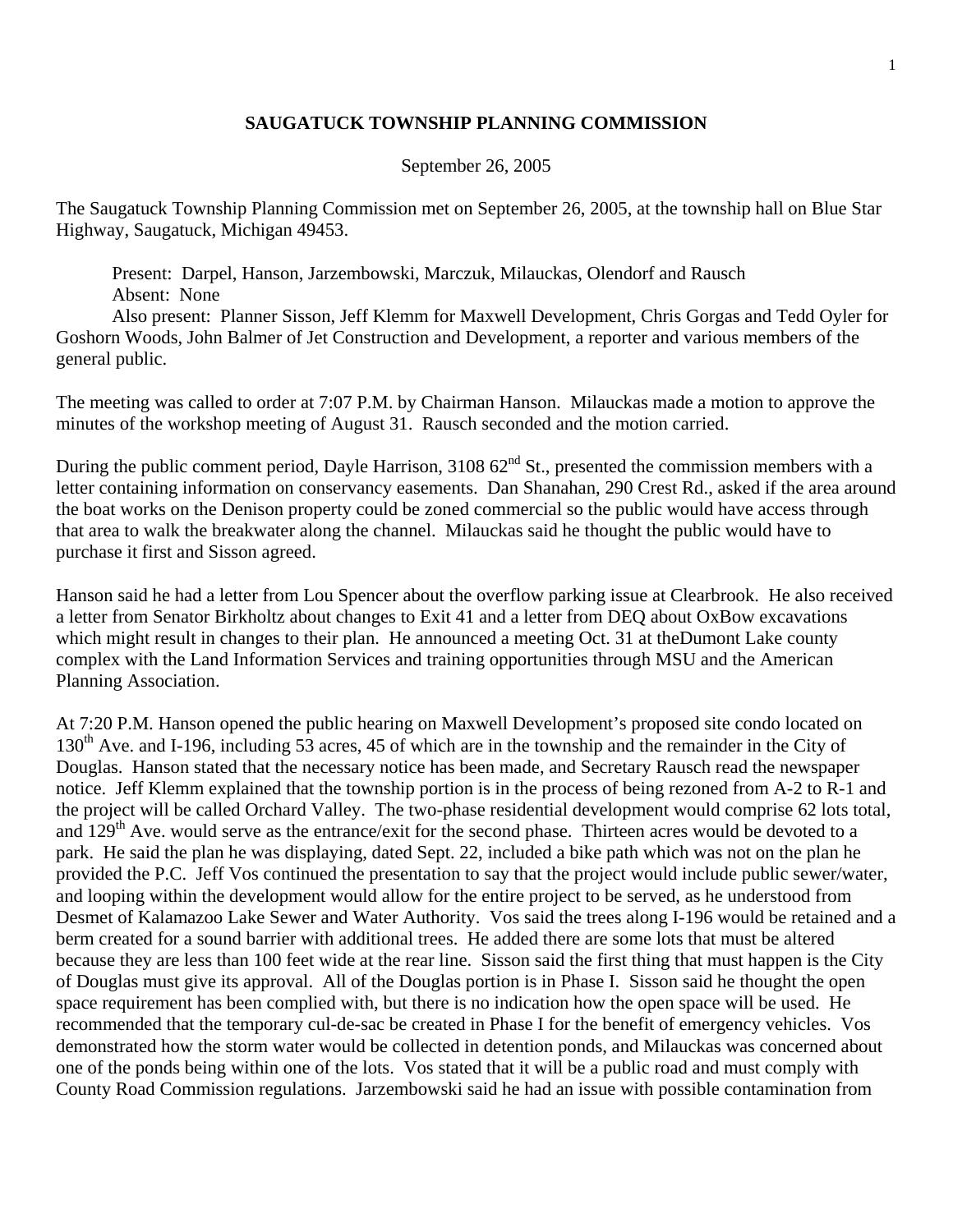the former orchard that existed on the property, and Vos said an environmental consultant is testing and they have a draft mitigation plan but it is not ready to be submitted. Rausch asked what kind of entrance was planned, and Klemm said it had not been finalized but lot 1 could be left as orchard. Sidewalks are planned in the ROW. Olendorf wondered what time frame Klemm envisioned for the project, and he said Phase II should start 24-30 months after completion of Phase I, depending upon the market. Olendorf said he was not comfortable with an open-ended approval, and Sisson said the P.C. could give preliminary approval for all the phases and then final approval for Phase I, with some kind of time limit on beginning Phase I. A letter from the Fire Department showed a fire hydrant in front of lot #56.

Hanson opened the hearing to public comment, and Dayle Harrison said he was confused as to why this project was being considered so soon because the property has not as yet been rezoned to R-1, Douglas has done nothing with its portion, important information is not yet available, the open space calculation is questionable, a complete environmental assessment of contaminants can be required, and an investigation should be made to see if there are wetlands.

Milauckas made a motion to close the public portion of the hearing, Marczuk supported, and the motion carried.

The Commissioners considered Article XIII and Sisson listed several items missing from the plan which are required in Sec. 20-126. Olendorf made a motion to table preliminary approval of Orchard Valley site condo until the next meeting. Jarzembowski seconded, and the motion carried. Commissioners listed the following items needed: Rezoning, City of Douglas approval, adjustment of lot sizes, environmental analysis, open space calculation affirmed, berm at property line for the drain, Road Commission and Drain Commission approval, wetland delineation, Phase I open space increase and credit for Phase II, time frame for phases, and Master Deed limits on uses of open space.

After a brief recess, the meeting resumed at 9:06 for a public hearing on John Balmer's proposed PUD site condo at  $66<sup>th</sup>$  St. and  $127<sup>th</sup>$  Ave. in A-1. Secretary Rausch read the notice published in the newspaper. Thirteen single-family home sites are planned for the 32.5 acres, with 12.6 acres in open space. Previous land divisions at the end of the proposed private road were approved last year and five parcels remain outside the PUD. Secretary Rausch read a letter from Z. A. Ellingsen, dated September 26, in which he apologized for giving incorrect information to Mr. Balmer in regards to the use of his land. Ellingsen suggested a ZBA interpretation. Sisson said the township has the same scale as the state for land divisions, Sec. 40-140, and the yield for the entire 46-acre piece of property is 18 lots of 2-1/2 acres each. Balmer shows 18 lots, but the issue is how he creates them because of the sliding scale. However, Sisson said because it is being offered as a PUD, the P.C. has the discretion, but Hanson was hesitant to make a decision that the P.C. was not sure they could make. With Milauckas'questioning, Sisson explained that by looking at the parent tract in 1997, land division would produce 9 parcels and ten years later another 6, making 15 total. Balmer reviewed his discussion with Ellingsen for the Commission.

After some discussion it was decided to go ahead with the public hearing and then ask the ZBA for a ruling on whether the P.C. has the discretion to approve the plan. With that Hanson opened the hearing at 9:40 P.M. and Jeff Vos gave an overview of the plan: a private road to cul-de-sacs, on-site septic systems and wells; all 18 lots are to be part of the site condominium and participate in the maintenance and operation of the open space. Although the County Health Department has visited the site, according to Balmer, there has been no soil erosion and sedimentation tests for construction of the ponds, nor examination by DEQ for wetlands, and no submissions to the County Drain Commission. Balmer said the ponds, one of which is already existing, will be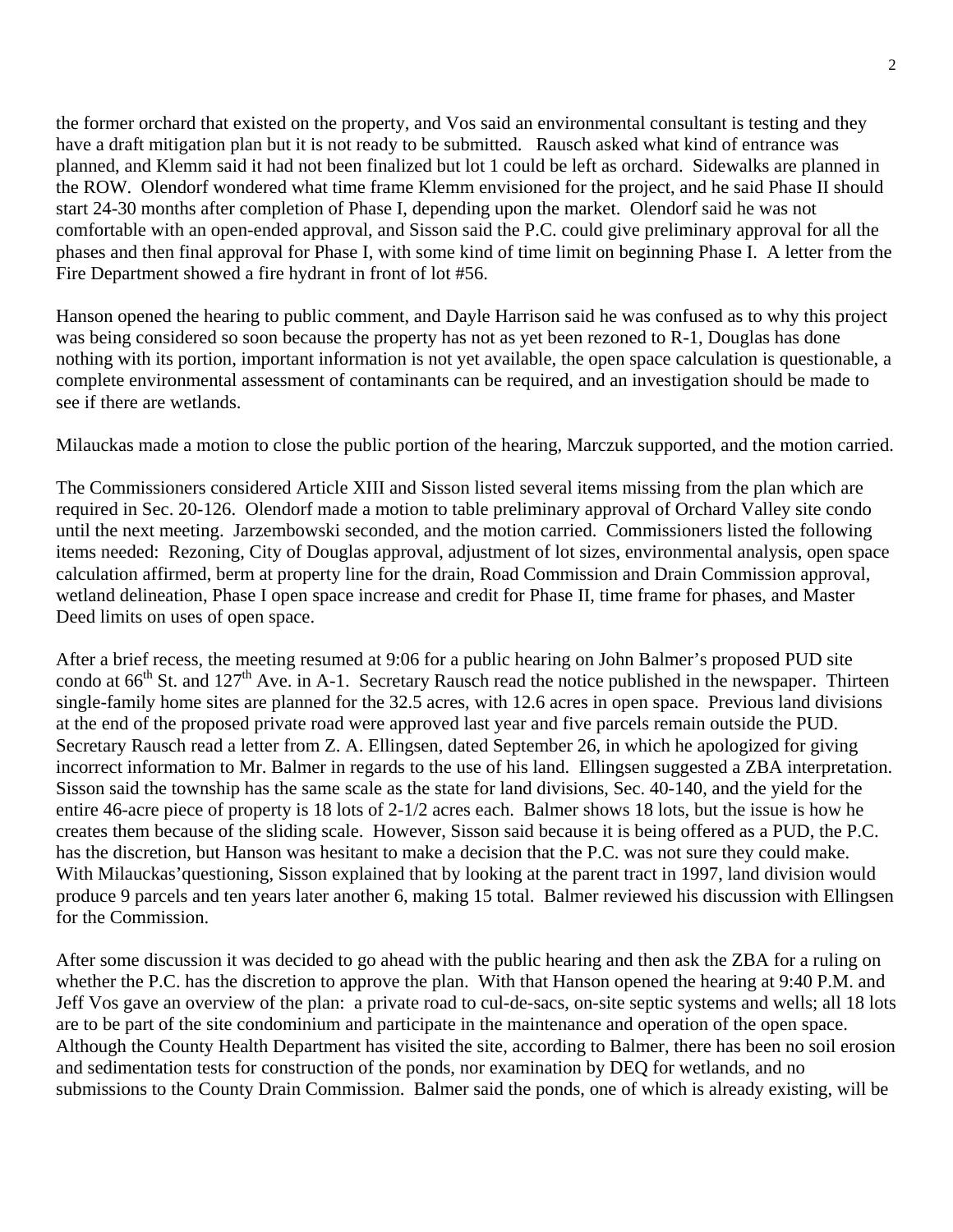12-14 feet in depth, and Sisson said grading must be shown. The house on lot #13 will remain and has a drive already to 66<sup>th</sup> St., whereas Sisson thought it should be accessed only from the private road. Bob Ragina, 6757  $126<sup>th</sup>$  Ave. said there is an open county drain running north to south and that he put in the road between lots #7 and 8 to open it up and get rid of stumps. Rausch asked about the entrance, and Balmer said he had put in a berm with a stone engraved with the name "Serenity Pines," to be surrounded by pine trees. Vos said they had permits from the Health Department and Road Commission. Hanson said if they had come to the P.C. before creating a 66' swath into the property, the P.C. would have tried to discourage that width.

At 9:51 Hanson called on Atty. Mark Sevald from Grand Rapids, representing the adjacent property owner, Bruce Gould, who introduced a planning/zoning administrator and consultant, Geoff Moffat. Sevald provided the P.C. with Moffat's memo, and Moffat displayed an aerial map of the area in question. Moffat maintained that nine lots is all this property is entitled to; the site condo PUD cannot be approved in A-1; surrounding property is farms, sparsely settled; there is no potential for public utilities on 20,000 s.f. lots, gravel roads would serve the land divisions if it is not a site condo; a 3100' private road is unusual; PUD objectives have not been met (Sec. 40-780); according to his information from John Johnson of the Health Department, there was a general evaluation two or three years ago with no commitment; there is concern about high water and wetlands.

Harrison said he thought there should be a wetlands study, there might be a need to recalculate the density because of water on the site, and there are options to rearrange lots.

Olendorf asked Moffat if he was saying nine lots was the limit, and Moffat said yes. Sisson asked clarification on the PUD and Moffat's interpretation, and Moffat said he did not understand the Zoning Ordinance to allow reduction of lot size in A-1 from 2-1/2 acres, no matter what. Milauckas pointed out that overall density is not being increased, and the P.C. had the intent of clustering housing to allow rural atmosphere to remain. Sisson said one or two of these lots could be split 10 years from now to make 15 lots; why not now?

Balmer pointed out that there are some housing developments nearby, within a half-mile to a mile away.

Sandy Shanahan, 290 Crest Rd., said she thought it was unfortunate that Balmer invested a lot of money to purchase property based on misinformation.

Milauckas made a motion to close the public portion, Rausch seconded and the motion carried. Sisson said the maximum probably should be 9 lots from the original 45 acres, and another 6 after 10 years, making a total of 15 lots. Tedd Oyler, chairman of the ZBA, said the zoning administrator has requested a ZBA interpretation already. Milauckas wanted it to be clear that the applicant would not be charged for the ZBA meeting.

Olendorf made a motion to table Balmer's PUD site condo application until the ZBA can determine how many building sites are permissible and whether the planning commission has the discretion now to grant the additional splits which would be allowed after 10 years. Rausch seconded and the motion carried.

The commissioners commiserated with Z. A. Ellingsen over his mistake and did not want him to resign.

After a brief recess, the meeting resumed at 10:45 for a public hearing on an application by Chris Gorgas and Tedd Oyler for a PUD condominium called Goshorn Woods on 135<sup>th</sup> Ave in the R-1 zone. Secretary Rausch read the public notice from the newspaper. This comprises 40 living units with a 2.1-acre park and 8 acres of preserved woodland. Milauckas recused himself from discussion and voting on this project because he was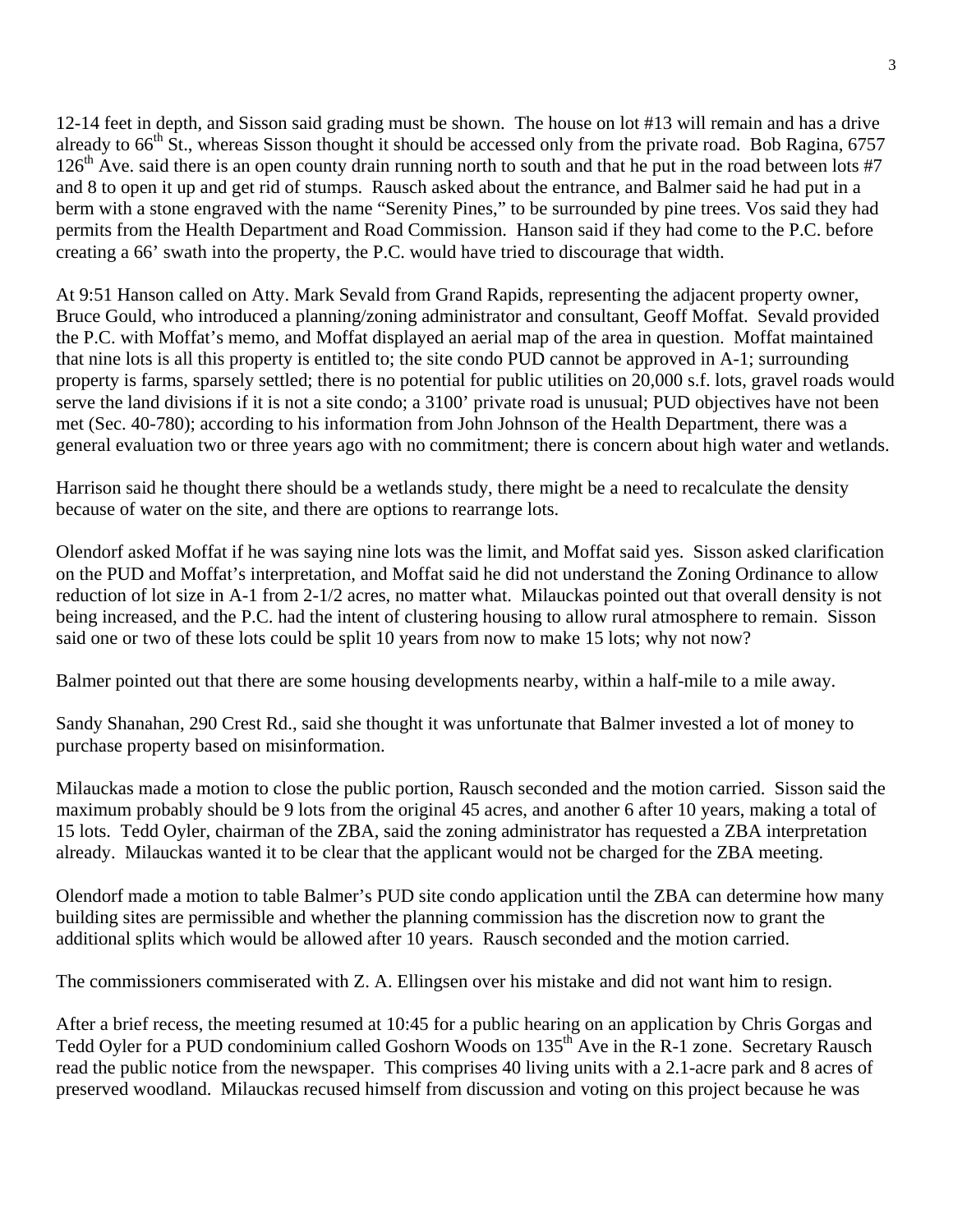noticed as a neighboring property owner. Oyler explained that they were trying to develop a neighborhood for young families, starter homeowners, downsizing homeowners. He lives nearby. Gregg Raad, Nederveld Associates, continued the description, saying Goshorn Creek flows adjacent to this property. The site is forested with scrubby pines, so a buffer will surround the buildings which will be built in a rectangle around the park in the flat area. Sidewalks and private drives, public utilities, villas and row houses are featured. Drainage will be achieved by bioswales and rain gardens filled with plants that like water, some holding areas, and then funneled to the ditch along  $135<sup>th</sup>$  Ave. Density could be 60 units on this acreage.

Sisson reviewed the single-family home and light commercial uses surrounding this project and thought the intersection of Blue Star highway and  $135<sup>th</sup>$  Ave. and  $65<sup>th</sup>$  St. ought to be reconfigured for safety. He suggested rearranging some of the parking around the park, adding angle parking in some places to slow traffic. Jarzembowski said the roads could be entirely behind the buildings on either side of the park. Raad said putting the road on the interior makes a more pleasing neighborhood experience than relegating the roads to the rear. The entrance is a boulevard with a mailbox and bus shelter. Gorgas said they were under the assumption that because this is a PUD, the fact that one corner of the property lies in the C-1 zone would not affect the use they have proposed. Sisson agreed that residential is permitted.

Hanson opened the hearing to public comment, and John Helmrich,  $3522.64<sup>th</sup>$  St., said he hoped the buffer would be left natural because the side he sees is hardwoods populated with turkeys, deer and other wild animals. He didn't understand the desire to make it seem urban. He wondered if there has been an impact study on the effect on Goshorn Creek. He suggested that there are not many rural areas left between here and the bridge. Gorgas pointed out that Helmrich did not border this property, but was one lot away. Milauckas asked how much will be clear cut for the entrance, and was told roughly 90 feet. He said he would like the view into the development to be minimized.

Rausch made a motion to close the public portion of the hearing, Darpel seconded and the motion carried.

 Olendorf made a motion to approve, based on review of Secs. 40-772 and 40-779, the preliminary plan for Goshorn Woods PUD condominium, with the following conditions: (1) that public water and sewer are required; (2) that a sodded gravel access be made from  $65<sup>th</sup>$  St. or 135<sup>th</sup> Ave. for emergency vehicles; (3) that hardwood trees be identified and preserved and some areas be enhanced where screening is needed; (4) that lighting and signage appear on the final plan; (5) and that Drain Commission and Road Commission approvals be secured. Rausch seconded, and the motion carried. Hanson wanted to ask Roerig if something could be done to make the intersection of 135<sup>th</sup> Ave.,  $65^{th}$  St., and Blue Star Highway safer.

Milauckas rejoined the panel of commissioners and a decision was made to meet Monday, Oct. 10 at 7:00 P.M. to discuss the amendments to the zoning ordinance. There was a brief discussion of Milauckas' e-mail.

Meeting adjourned at 12:00 A.M. The next workshop meeting will be Oct. 10 at 7:00 P.M. The next regular meeting will be October 24 at 7:00 P.M.

\_\_\_\_\_\_\_\_\_\_\_\_\_\_\_\_\_\_\_\_\_\_\_\_\_\_\_\_\_\_\_\_\_\_\_\_\_\_\_\_\_ \_\_\_\_\_\_\_\_\_\_\_\_\_\_\_\_\_\_\_\_\_\_\_\_\_\_\_\_\_\_\_\_\_\_\_\_

Betty A. White, Recording Secretary Sandy Rausch, Secretary